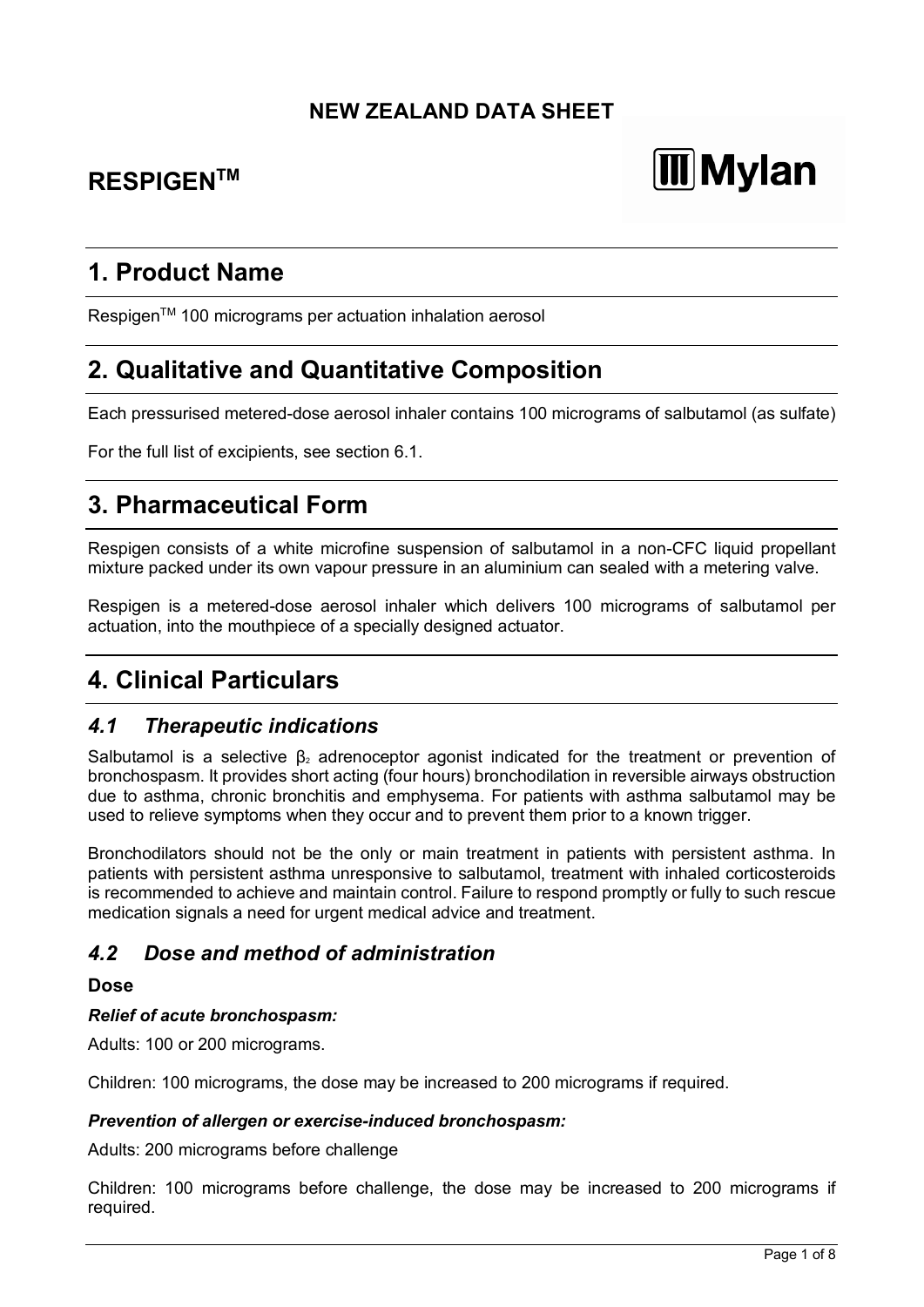### *Chronic therapy:*

Adults: Up to 200 micrograms four times daily

Children: Up to 200 micrograms four times daily

On demand use of Respigen should not exceed four times daily. Reliance on such supplementary use or a sudden increase in dose indicates deteriorating asthma (see section 4.4).

### **Method of administration**

Respigen is administered by the oral inhaled route only.

Salbutamol has a duration of action of 4 to 6 hours in most patients.

Increasing use of  $β_2$  agonists may be a sign of worsening asthma. Under these conditions a reassessment of the patient's therapy plan may be required and concomitant glucocorticosteroid therapy should be considered.

In patients who find co-ordination of a pressurised metered-dose inhaler difficult a spacer device may be used with the Respigen inhaler.

Babies and young children may benefit from use of a spacer device with the Respigen Inhaler.

As there may be adverse effects associated with excessive dosing, the dosage or frequency of administration should only be increased on medical advice.

## *4.3 Contraindications*

Respigen is contra-indicated in patients with a history of hypersensitivity to any of its components (see section 6.1).

Non-i.v. formulations of salbutamol must not be used to arrest uncomplicated premature labour or threatened abortion.

## *4.4 Special warnings and precautions for use*

The management of asthma should normally follow a stepwise programme, and patient response should be monitored clinically and by lung function tests.

Increasing use of short-acting inhaled  $β<sub>2</sub>$  agonists to control symptoms indicates deterioration of asthma control. Under these conditions, the patient's therapy plan should be reassessed. Sudden and progressive deterioration in asthma control is potentially life-threatening and consideration should be given to starting or increasing corticosteroid therapy. In patients considered at risk, daily peak flow monitoring may be instituted.

In the event of a previously effective dose of inhaled salbutamol failing to give relief for at least three hours, the patient should be advised to seek medical advice in order that any necessary additional steps may be taken.

Patients' inhaler technique should be checked to make sure that aerosol actuation is synchronised with inspiration of breath for optimum delivery of the drug to the lungs.

Cardiovascular effects may be seen with sympathomimetic drugs, including salbutamol. There is some evidence from post-marketing data and published literature of rare occurrences of myocardial ischaemia associated with beta agonists. Patients with underlying severe heart disease (e.g. ischaemic heart disease, arrhythmia or severe heart failure) who are receiving salbutamol should be warned to seek medical advice if they experience chest pain or other symptoms of worsening heart disease. Attention should be paid to assessment of symptoms such as dyspnoea and chest pain, as they may be of either respiratory or cardiac origin.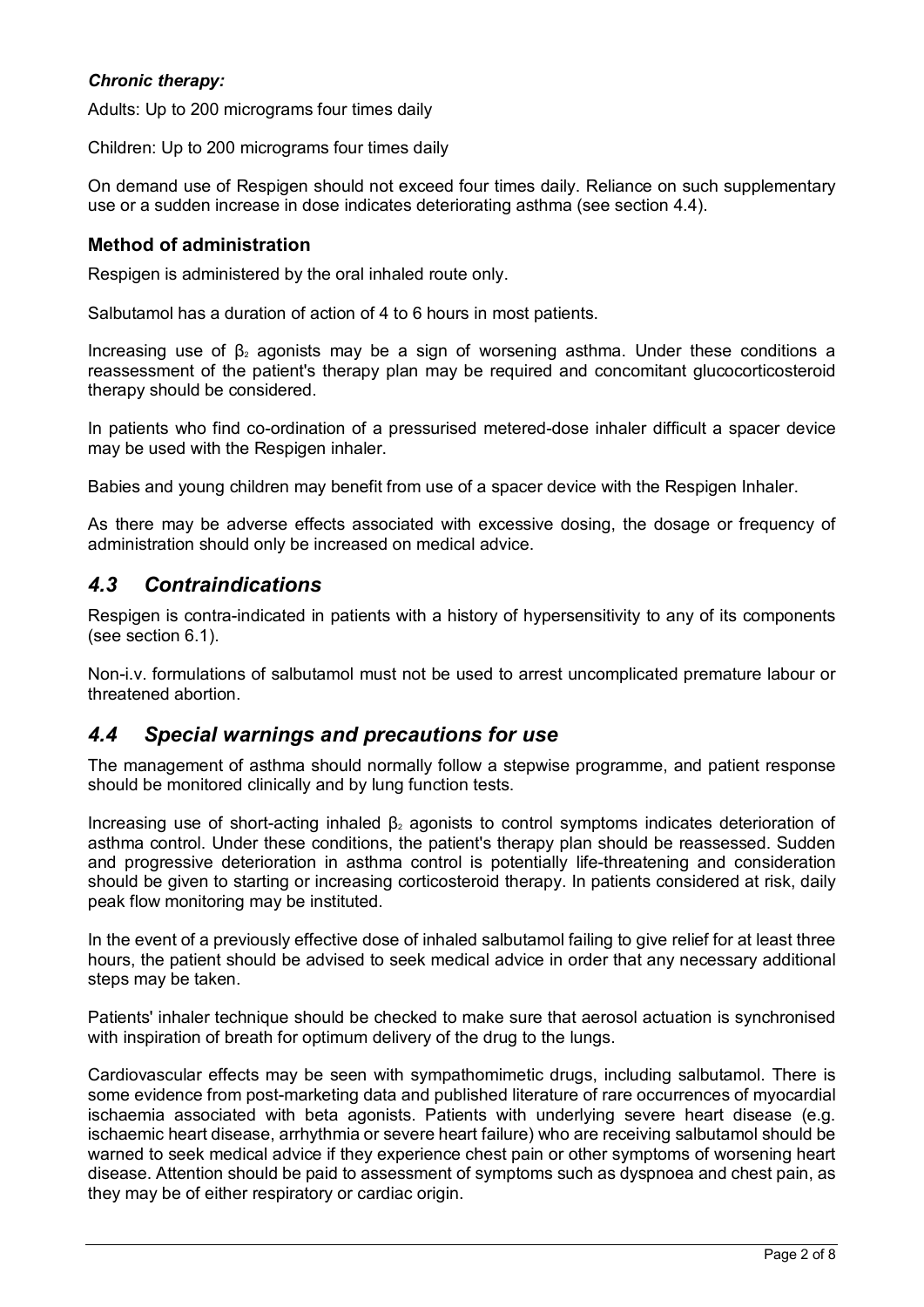Salbutamol should be administered cautiously to patients with thyrotoxicosis.

Potentially serious hypokalaemia may result from  $\beta_2$  agonist therapy mainly from parenteral and nebulised administration.

Particular caution is advised in acute severe asthma as this effect may be potentiated by concomitant treatment with xanthine derivatives, steroids, diuretics and by hypoxia. It is recommended that serum potassium levels are monitored in such situations.

As with other inhalation therapy, paradoxical bronchospasm may occur, resulting in an immediate increase in wheezing after dosing. Tachycardia may occur in some patients. This should be treated immediately with an alternative presentation or a different fast-acting inhaled bronchodilator, if immediately available. Respigen should be discontinued, and if necessary a different fast-acting bronchodilator instituted for ongoing use.

Respigen contains ethyl alcohol (ethanol) 7% w/w. This equates to 4.13 mg of ethanol per actuation.

# *4.5 Interaction with other medicines and other forms of interaction*

Salbutamol and non-selective β-blocking agents, such as propranolol, should not usually be prescribed together.

Salbutamol is not contra-indicated in patients under treatment with monoamine oxidase inhibitors (MAOIs).

# *4.6 Fertility, pregnancy and lactation*

### **Pregnancy**

Administration of medicines during pregnancy should only be considered if the expected benefit to the mother is greater than any possible risk to the foetus.

During worldwide marketing experience, rare cases of various congenital anomalies, including cleft palate and limb defects have been reported in the offspring of patients being treated with salbutamol. Some of the mothers were taking multiple medications during their pregnancies.

Because no consistent pattern of defects can be discerned, and baseline rate for congenital anomalies is 2-3%, a relationship with salbutamol use cannot be established.

### **Breast-feeding**

As salbutamol is probably secreted in breast milk its use in nursing mothers is not recommended unless the expected benefits outweigh any potential risk. It is not known whether salbutamol in breast milk has a harmful effect on the neonate.

## **Fertility**

There is no information on the effects of salbutamol on human fertility. There were no adverse effects on fertility in animals (see section 5.3).

# *4.7 Effects on ability to drive and use machines*

None reported.

# *4.8 Undesirable effects*

Adverse events are listed below by system organ class and frequency. Frequencies are defined as: very common ( $\geq$  1/10), common ( $\geq$  1/100 and < 1/10), uncommon ( $\geq$  1/1000 and < 1/100), rare (≥ 1/10,000 and < 1/1000) and very rare (< 1/10,000) including isolated reports. Very common and common events were generally determined from clinical trial data. Rare and very rare events were generally determined from spontaneous data.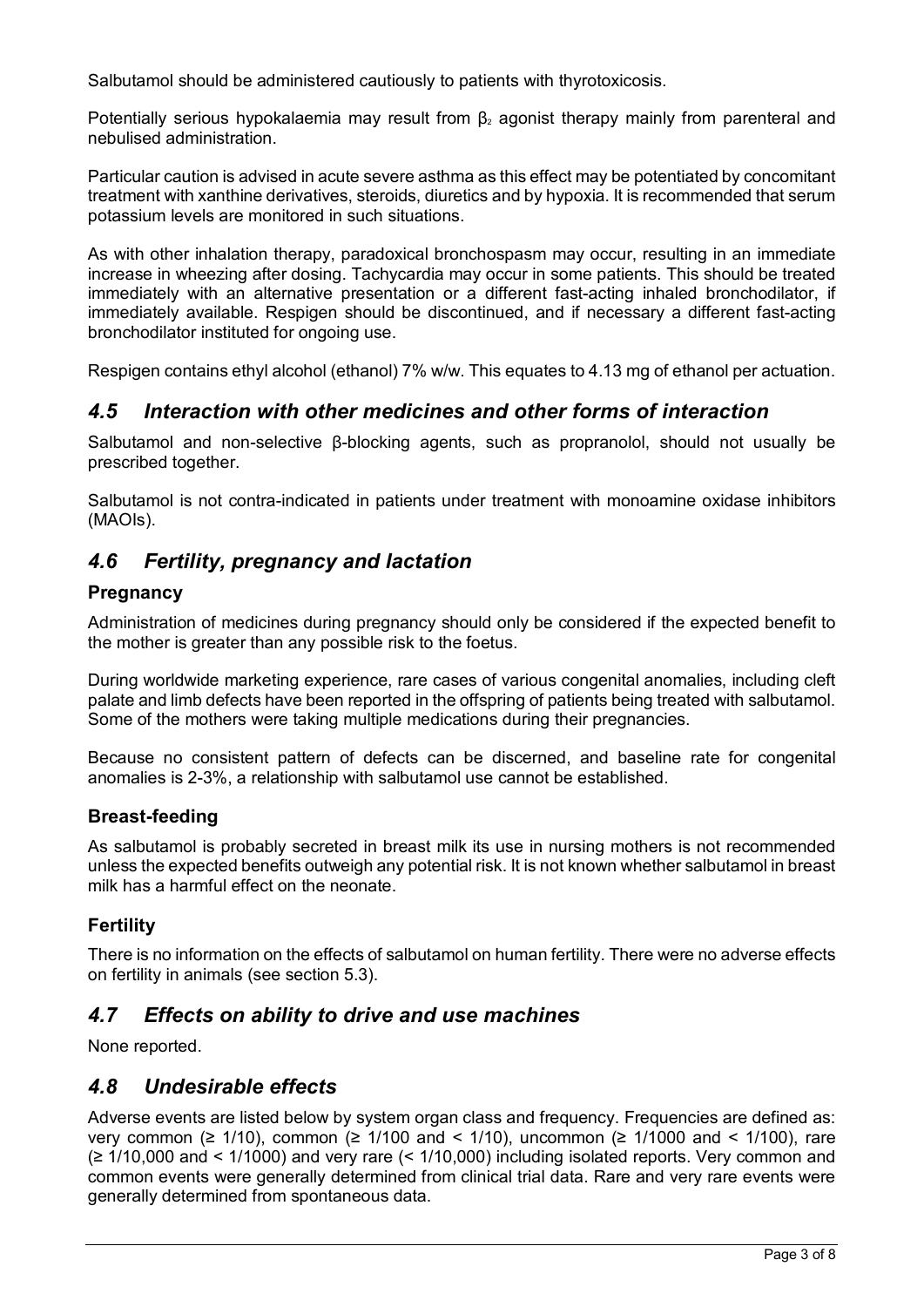#### *Immune system disorders*

Very rare: Hypersensitivity reactions including angioedema, urticaria, bronchospasm, hypotension and collapse.

#### *Metabolism and nutrition disorders*

Rare: Hypokalaemia.

Potentially serious hypokalaemia may result from β<sub>2</sub> agonist therapy.

#### *Nervous system disorders*

Common: Tremor, headache.

Very rare: Hyperactivity.

#### *Cardiac disorders*

Common: Tachycardia.

Uncommon Palpitations.

- Very rare: Cardiac arrhythmias including atrial fibrillation, supraventricular tachycardia and extrasystoles.
- Unknown: Myocardial ischaemia<sup>#</sup>.

#### *Vascular disorders*

Rare: Peripheral vasodilatation.

#### *Respiratory, thoracic and mediastinal disorders*

Very rare: Paradoxical bronchospasm.

#### *Gastrointestinal disorders*

Uncommon: Mouth and throat irritation.

#### *Musculoskeletal and connective tissue disorders*

Uncommon: Muscle cramps.

*# Myocardial ischaemia has been reported spontaneously in post-marketing data therefore frequency regarded as unknown.*

#### **Reporting of suspected adverse reactions**

Reporting suspected adverse reactions after authorisation of the medicine is important. It allows continued monitoring of the benefit/risk balance of the medicine. Healthcare professionals are asked to report any suspected adverse reactions https://nzphvc.otago.ac.nz/reporting/

### *4.9 Overdose*

The most common signs and symptoms of overdose with salbutamol are transient beta agonist pharmacologically mediated events (see section 4.4 and 4.8).

Hypokalaemia may occur following overdose with salbutamol. Serum potassium levels should be monitored.

Lactic acidosis has been reported in association with high therapeutic doses as well as overdoses of short-acting beta-agonist therapy, therefore monitoring for elevated serum lactate and consequent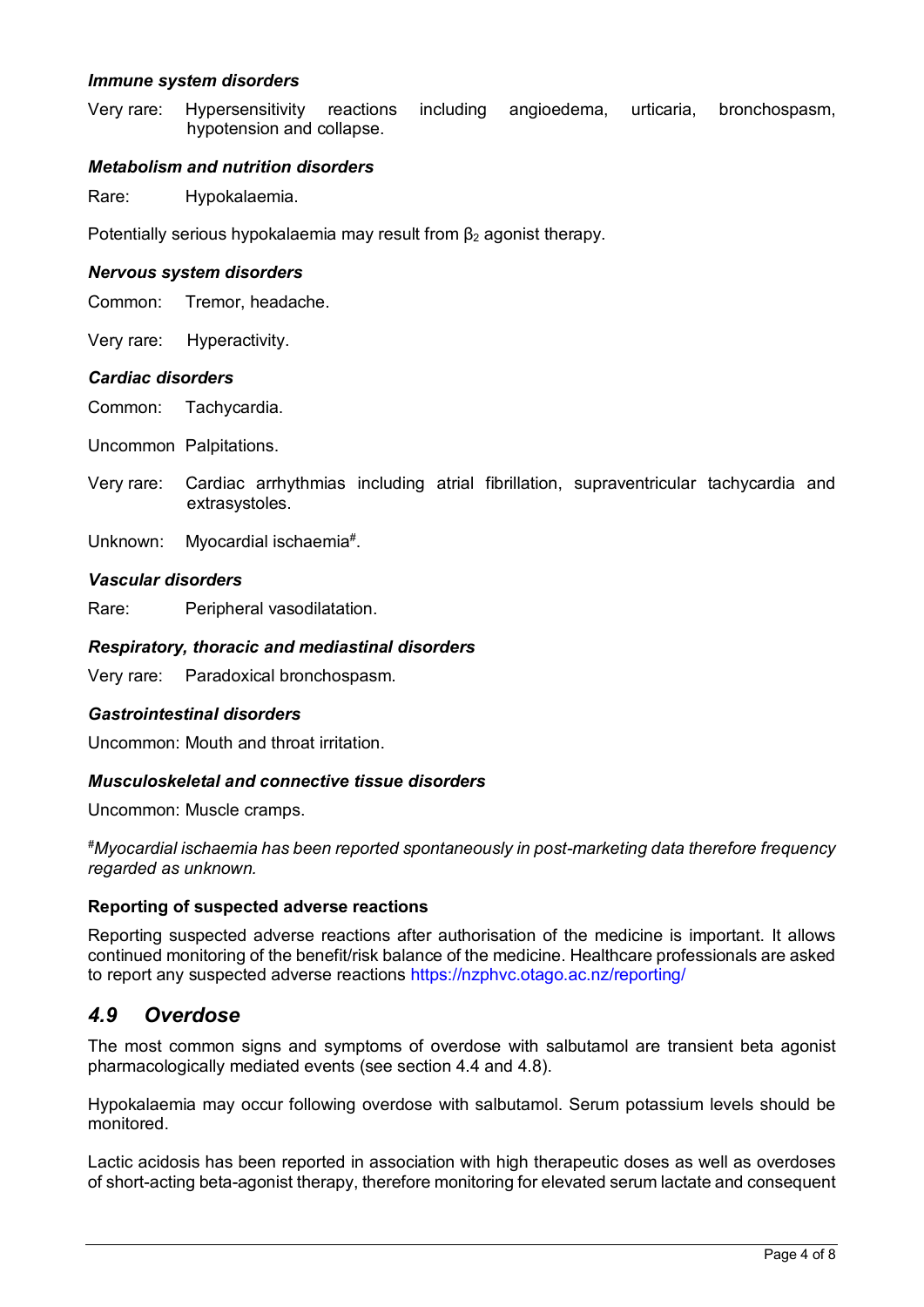metabolic acidosis (particularly if there is persistence or worsening of tachypnea despite resolution of other signs of bronchospasm such as wheezing) may be indicated in the setting of overdose

For further advice on management of overdose please contact the National Poisons Information Centre (0800 POISON or 0800 764 766).

# **5. Pharmacological Properties**

### *5.1 Pharmacodynamic properties*

Pharmacotherapeutic group: Adrenergics, inhalants. Selective beta-2-adrenoreceptor agonists. ATC code: R03AC02.

Salbutamol is a selective  $\beta_2$  adrenoceptor agonist. At therapeutic doses it acts on the  $\beta_2$ adrenoceptors of bronchial muscle, providing short acting (4 to 6 hour) bronchodilation with a fast onset (within 5 minutes) in reversible airways obstruction.

### *5.2 Pharmacokinetic properties*

#### **Absorption**

After administration by the inhaled route between 10 and 20% of the dose reaches the lower airways. The remainder is retained in the delivery system or is deposited in the oropharynx from where it is swallowed. The fraction deposited in the airways is absorbed into the pulmonary tissues and circulation but is not metabolised by the lung.

#### **Distribution**

Salbutamol is bound to plasma proteins to the extent of 10%.

#### **Biotransformation**

On reaching the systemic circulation it becomes accessible to hepatic metabolism and is excreted, primarily in the urine, as unchanged salbutamol and as the phenolic sulfate.

The swallowed portion of an inhaled dose is absorbed from the gastrointestinal tract and undergoes considerable first-pass metabolism to the phenolic sulfate. Both unchanged salbutamol and conjugate are excreted primarily in the urine.

#### **Elimination**

Salbutamol administered intravenously has a half-life of 4 to 6 hours and is cleared partly renally and partly by metabolism to the inactive 4'-O- sulfate (phenolic sulfate) which is also excreted primarily in the urine. The faeces are a minor route of excretion. The majority of a dose of salbutamol given intravenously, orally or by inhalation is excreted within 72 hours.

## *5.3 Preclinical safety data*

In common with other potent selective  $\beta_2$  receptor agonists, salbutamol has been shown to be teratogenic in mice when given subcutaneously. In a reproductive study, 9.3% of foetuses were found to have cleft palate, at 2.5 mg/kg, 4 times the maximum human oral dose. In rats, treatment at the levels of 0.5, 2.32, 10.75 and 50mg/kg/day orally throughout pregnancy resulted in no significant foetal abnormalities. The only toxic effect was an increase in neonatal mortality at the highest dose level as the result of lack of maternal care. A reproductive study in rabbits revealed cranial malformations in 37% of foetuses at 50mg/kg/day, 78 times the maximum human oral dose.

In an oral fertility and general reproductive performance study in rats at doses of 2 and 50 mg/kg/day, with the exception of a reduction in number of weanlings surviving to day 21 post-partum at 50 mg/kg/day, there were no adverse effects on fertility, embryofetal development, litter size, birth weight or growth rate.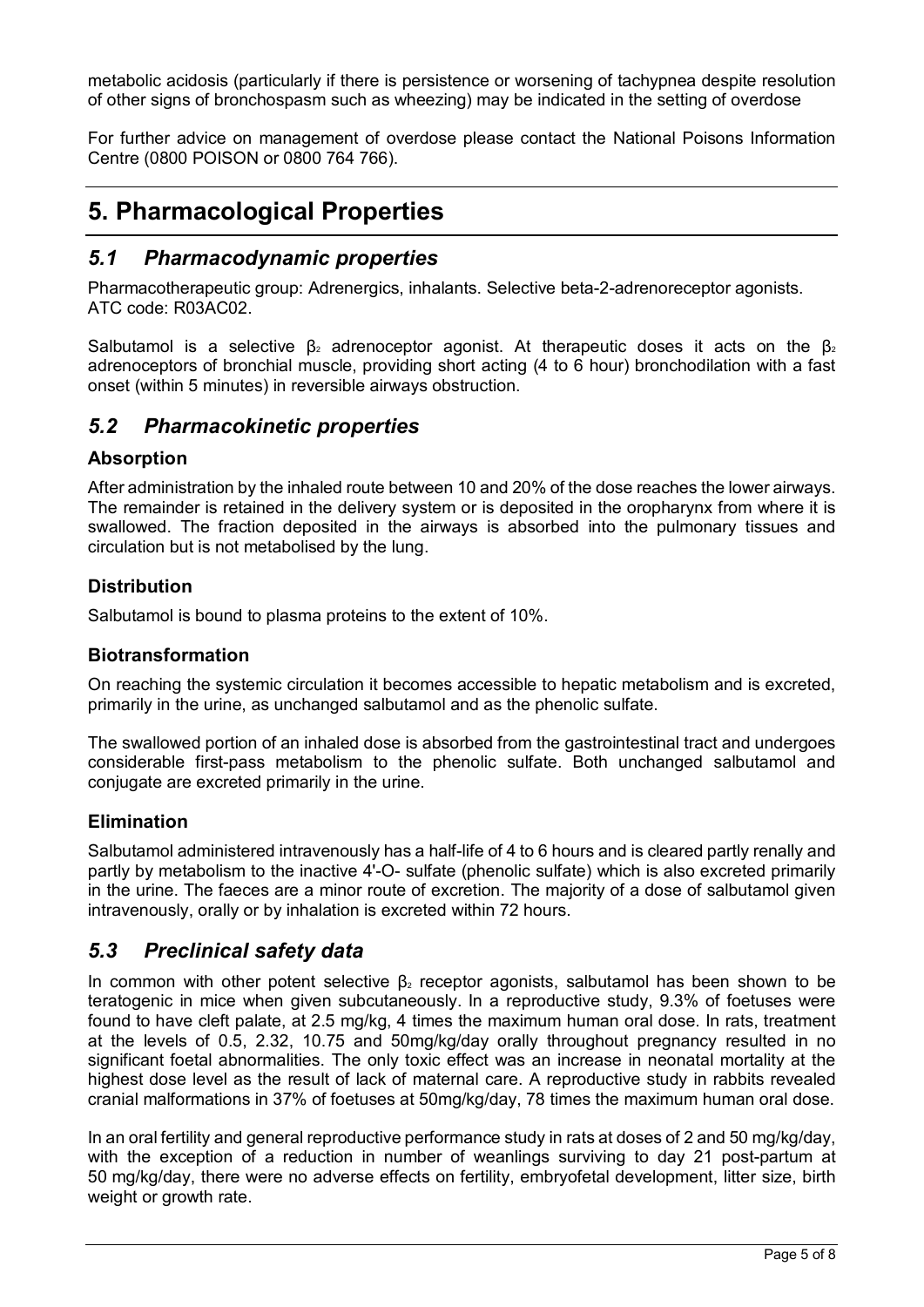HFA 134a has been shown to be non-toxic at very high vapour concentrations, far in excess of those likely to be experienced by patients, in a wide range of animal species exposed daily for periods of two years.

# **6. Pharmaceutical Particulars**

# *6.1 List of excipients*

1,1,1,2-tetrafluoroethane (also known as HFA 134a or norflurane), oleic acid, ethanol.

# *6.2 Incompatibilities*

Not applicable.

# *6.3 Shelf life*

2 years.

# *6.4 Special precautions for storage*

Respigen should be stored below 25°C. Protect from frost and direct sunlight.

The canister contains a pressurised liquid. Do not expose to temperatures higher than 50°C.

As with most inhaled medications in aerosol canisters, the therapeutic effect of this medication may decrease when the canister is cold. Do not freeze or refrigerate.

The canister should not be broken, punctured or burnt, even when apparently empty.

# *6.5 Nature and contents of container*

Respigen comprises a suspension of salbutamol sulfate in the non-CFC propellant HFA 134a. Respigen delivers 100 micrograms of salbutamol (as sulfate) per actuation.

Each canister contains a minimum of 200 actuations.

# *6.6 Special precautions for disposal and other handling*

1. Remove the cap from the mouthpiece by holding it between thumb and forefinger and squeezing gently whilst pulling them apart. Check that there are no objects in the mouthpiece and that it is clean.

## **Testing your Respigen inhaler**

If the inhaler is new, or has not been used for more than one week, shake it well and fire two puffs into the air to check that it works.

- 2. Hold the inhaler upright with your thumb on the base and your first finger on the top of the can, and shake well.
- 3. Breathe out slowly through your mouth as far as is comfortable and then immediately place the mouthpiece fully into your mouth and close your lips lightly around it, but do not bite it.
- 4. Breathe in slowly and deeply and as you start to do so press the metal canister down firmly with your first finger to spray the aerosol and release the medicine. Continue to breathe in steadily and deeply.
- 5. Hold your breath and remove the mouthpiece from your mouth. Continue to hold your breath for about 10 seconds, or as long as comfortable, then breathe out slowly.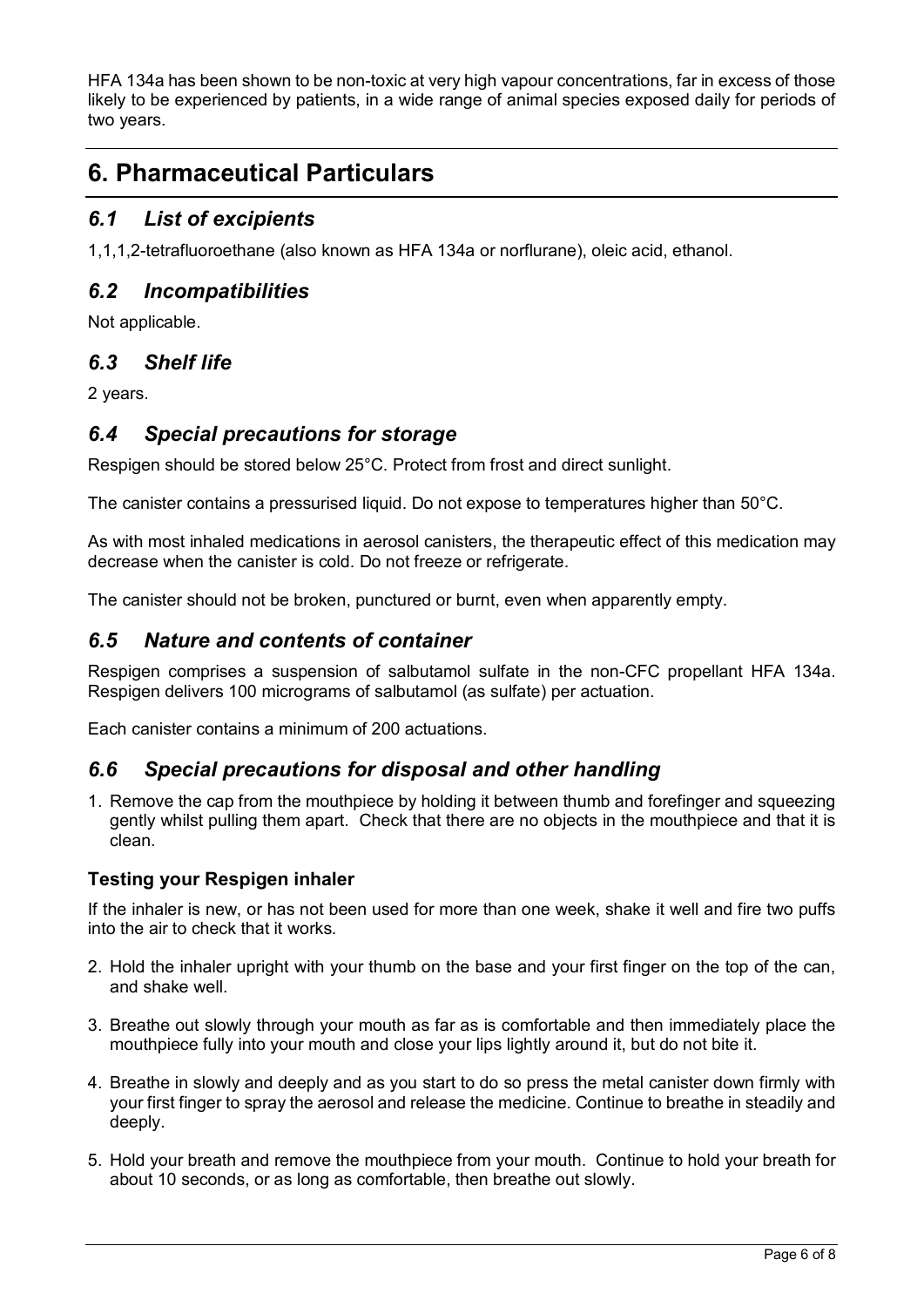6. Wait for about one minute before taking another puff, if needed. Then repeat steps 2 to 5.

7. Replace the cap on the mouthpiece by snapping it into place to protect it from dirt and dust.

It is VERY important that you do not rush steps 3 and 4.

It is very important that you breathe in slowly before pressing the metal canister. It is a good idea to practice this in front of a mirror. If you see mist coming from your mouth or the inhaler then you should repeat the instructions from step 2. However do not have more than 4 goes at this whilst practising.

If you have difficulty in operating the inhaler with one hand, it is possible to use both hands. At step 2 put both forefingers on top of the canister and place both thumbs on the base. Then proceed as instructed.

Your doctor may give you different instructions to these on how to use your inhaler. If so please follow them. If you have any difficulties in using this inhaler please tell your doctor, nurse or pharmacist.

### **Cleaning**

You should clean your inhaler once a week. To clean it:

- 1. Remove the metal canister by gripping it firmly and pulling it out of the plastic case. Then remove the dust cap from the case.
- 2. Clean the mouthpiece and dust cap in warm water. You can also add a mild detergent or baby bottle cleaning solution to the water, your pharmacist can advise you about this. If you use a cleaning solution rinse the plastic case and dust cover in running water. DO NOT put the metal canister into water.
- 3. Dry the case and dust cover in a warm place, but avoid direct heat.
- 4. Replace the dust cap and metal canister by reversing step 1.

# **7. Medicines Schedule**

Prescription Medicine

# **8. Sponsor Details**

Mylan New Zealand Ltd PO Box 11-183 Ellerslie AUCKLAND Telephone 09-579-2792

# **9. Date of First Approval**

9 February 2006

# **10. Date of Revision of the Text**

25 March 2019